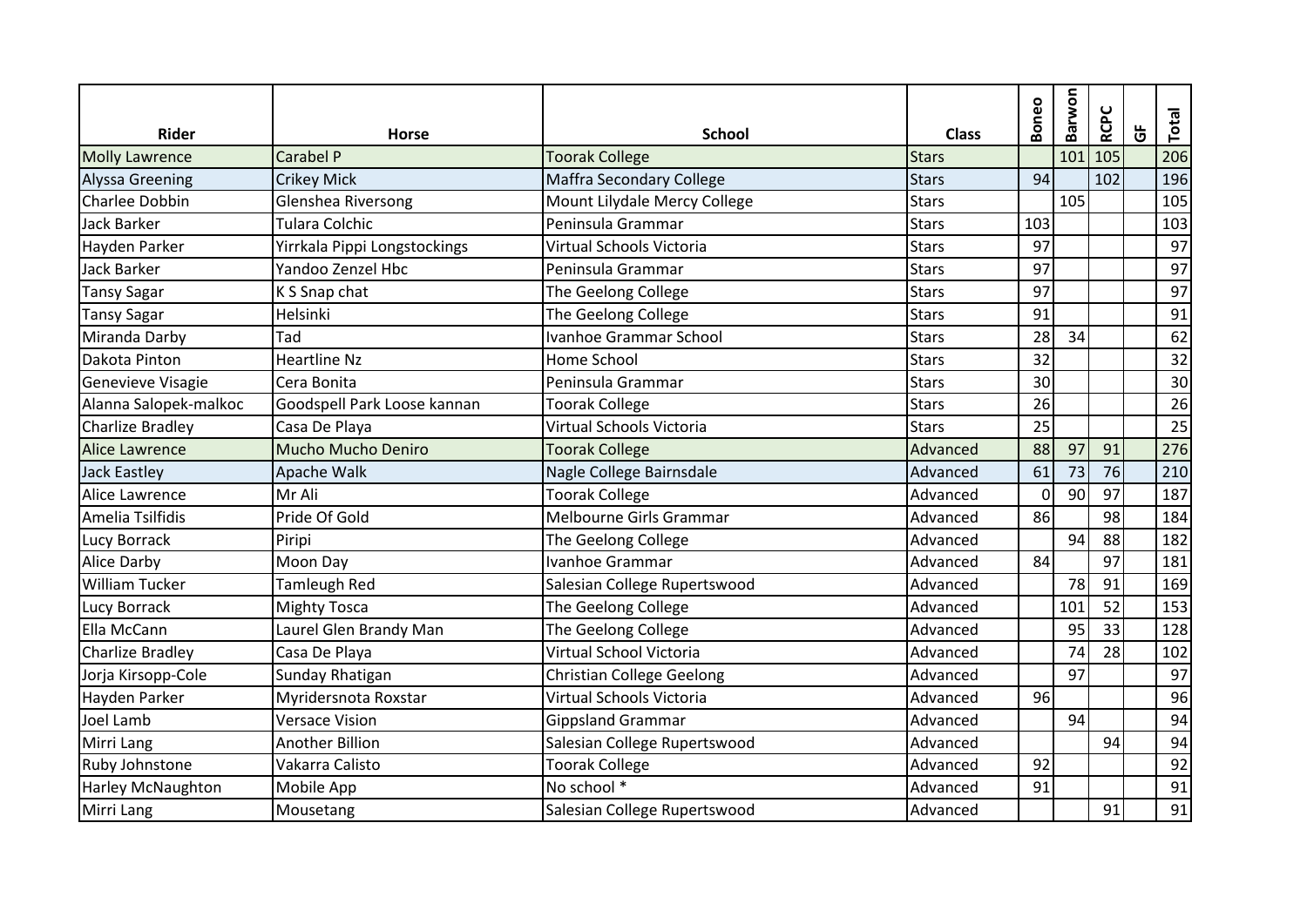| Alanna Salopek-malkoc  | Sol Invictus                  | <b>Toorak College</b>           | Advanced     | 89       |    |             | 89          |
|------------------------|-------------------------------|---------------------------------|--------------|----------|----|-------------|-------------|
| Dakota Pinton          | Corocat Xtreme                | Home School                     | Advanced     | 87       |    |             | 87          |
| <b>Molly Lawrence</b>  | Carabel P                     | <b>Toorak College</b>           | Advanced     | 87       |    |             | 87          |
| Jazi French            | Urodel Du Texier              | Peninsula Grammar               | Advanced     |          | 87 |             | 87          |
| Evanna Salopek-malkoc  | <b>Goodspell Park Costin</b>  | Peninsula Grammar               | Advanced     | 83       |    |             | 83          |
| La'moza Velisha        | Punching In A dream           | Kardinia International College  | Advanced     | 79       |    |             | 79          |
| Amber Balazs-ashman    | Iceman                        | The Gordon                      | Advanced     | 78       |    |             | 78          |
| <b>Ebony Baird</b>     | Valid                         | Mernda Central P12              | Advanced     |          |    | 78          | 78          |
| <b>Tahlia Pursell</b>  | Astro Nzph                    | St Pauls Anglican Grammar       | Advanced     | 77       |    |             | 77          |
| Darby Beadel           | Chunk E                       | Chairo Christian School         | Advanced     |          | 77 |             | 77          |
| Darby Beadel           | Jaybee Tarak                  | <b>Chairo Christian School</b>  | Advanced     |          | 74 |             | 74          |
| Ava Kennedy            | Ted                           | Dromana College                 | Advanced     | 68       |    |             | 68          |
| Charli Murfett         | Kanumera Butterfly            | Home School                     | Advanced     | 67       |    |             | 67          |
| <b>Alyssa Greening</b> | Chief Brody                   | Sale College                    | Advanced     | 55       |    |             | 55          |
| Lucy Borrack           | Marmalade                     | The Geelong College             | Advanced     | 22       |    |             | 22          |
| Dakota Pinton          | Cil Dara Churchill            | Home School                     | Advanced     | 20       |    |             | 20          |
| Zara Yunghanns         | <b>Snowy River Nutwood</b>    | Assumption                      | Advanced     | 17       |    |             | 17          |
| Zali Gosling           | <b>Holly Higgins</b>          | st Margarets show               | Advanced     | 16       |    |             | 16          |
| Avril Charman          | <b>Diamond B Conseal</b>      | Haileybury College              | Advanced     | $\Omega$ |    |             | 0           |
| Leonora Turner         | <b>Atomic Annie</b>           | Christian College Geelong       | Advanced     |          | οI |             | $\mathbf 0$ |
| Zara Adnams            | <b>Dingmac Disco King</b>     | <b>Toorak College</b>           | Intermediate |          |    | 105 105 105 | 315         |
| Miranda Darby          | Phillipa Day                  | Ivanhoe Grammar School          | Intermediate | 70       | 92 | 92          | 254         |
| Lucy Borrack           | <b>Get Rhythm</b>             | The Geelong College             | Intermediate | 40       | 93 | 93          | 226         |
| <b>Jack Eastley</b>    | Special ED                    | Nagle College Bairnsdale        | Intermediate |          | 93 | 101         | 194         |
| Ava Kennedy            | My Sliver Fox                 | Dromana Secondary School        | Intermediate |          | 79 | 98          | 177         |
| Ava Kennedy            | Lee Ping Jay                  | Dromana Secondary School        | Intermediate |          | 95 | 28          | 123         |
| Sophie Wall            | Lexi                          | braemar college                 | Intermediate | 82       |    | 30          | 112         |
| Darby Beadel           | Jaybee Tarak                  | <b>Chairo Christian College</b> | Intermediate | 101      |    |             | 101         |
| Joel Lamb              | <b>Emcee Holly Go lightly</b> | <b>Gippsland Grammar</b>        | Intermediate | 100      |    |             | 100         |
| Joel Lamb              | JB Little Gun                 | <b>Gippsland Grammar</b>        | Intermediate |          | 94 |             | 94          |
| Ella Sevior            | <b>Class Action LP</b>        | <b>Geelong Grammar School</b>   | Intermediate |          | 93 |             | 93          |
| Olivia Osborne         | Volador                       | <b>Toorak College</b>           | Intermediate | 92       |    |             | 92          |
| Matilda Mason          | <b>Rialto Rendezvous</b>      | Monivae College                 | Intermediate |          |    | 92          | 92          |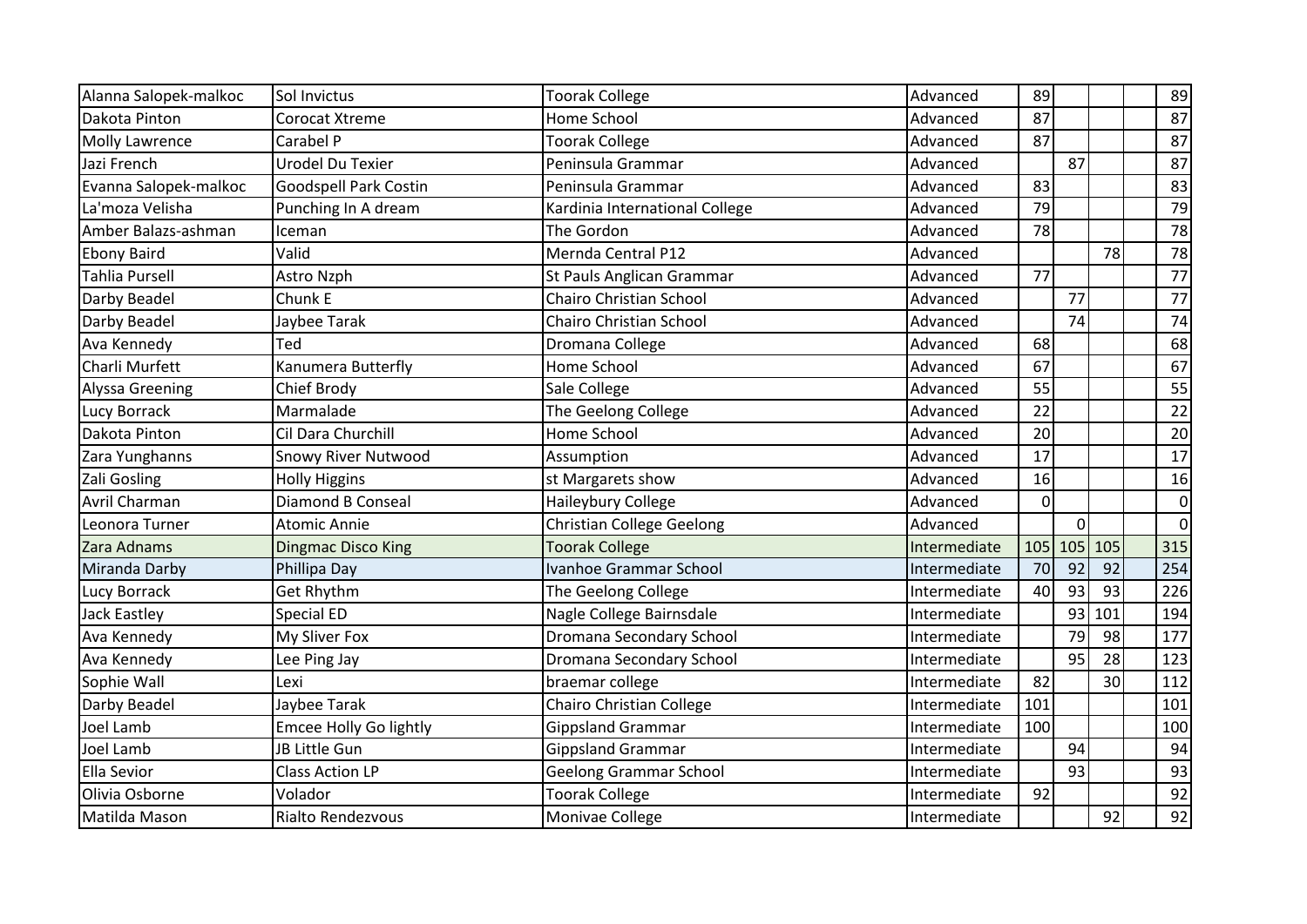| Ella Mccann           | Laurel Glen Brandy man       | The Geelong College                 | Intermediate | 87       |                |    | 87             |
|-----------------------|------------------------------|-------------------------------------|--------------|----------|----------------|----|----------------|
| Shanae Reid           | Centurion                    | <b>Gisborne Secondary College</b>   | Intermediate |          |                | 87 | 87             |
| <b>Alice Darby</b>    | Tad                          | Ivanhoe Grammar School              | Intermediate |          |                | 83 | 83             |
| Marnie Jackson        | Meanwhile Astro Man          | The Geelong College                 | Intermediate |          | 82             |    | 82             |
| Niamh Hayter          | Voix                         | <b>Clonard College</b>              | Intermediate |          | 82             |    | 82             |
| Tayla Anderson        | Casino Nights                | Elizabeth Murdoch College           | Intermediate |          | 82             |    | 82             |
| Sophie Melbourne      | Jp Bennetto                  | <b>Toorak College</b>               | Intermediate | 81       |                |    | 81             |
| Caitlyn Duncan        | Its Lux Nitro                | Mullauna College                    | Intermediate | 78       |                |    | 78             |
| Anabelle Klintberg    | Eye Catcher                  | <b>Firbank Grammar</b>              | Intermediate | 76       |                |    | 76             |
| Chiara Stuart         | Perfect Partner              | Peninsula Grammar                   | Intermediate | 73       |                |    | 73             |
| Hannah Bonella        | Rockman                      | Elisabeth Murdoch College           | Intermediate | 73       |                |    | 73             |
| Tilda McKay           | Party Thyme Gatsby           | <b>Geelong Grammar School</b>       | Intermediate |          | 72             |    | 72             |
| <b>William Tucker</b> | Tamleugh Red                 | Salesian College Sunbury            | Intermediate | 70       |                |    | 70             |
| Seth Staley           | You got me rocking           | Padua College                       | Intermediate | 68       |                |    | 68             |
| Chloe Mcfarlane       | Kirby Park Irish one         | <b>Toorak College</b>               | Intermediate | 67       |                |    | 67             |
| <b>Beau Cottrell</b>  | <b>Spring Creek Pattern</b>  | Catholic College Sale               | Intermediate | 65       |                |    | 65             |
| Alexah Robinson       | Isle of New Norfolk          | Kardinia International College      | Intermediate | 61       |                |    | 61             |
| <b>Tahlia Pursell</b> | Fedexpress                   | St Pauls Anglican Grammar           | Intermediate | 56       |                |    | 56             |
| Charli Murfett        | <b>Rich Reliance</b>         | Home School                         | Intermediate | 55       |                |    | 55             |
| Lucah Alexander       | Catch Me A cougar            | <b>Sacred Heart College Geelong</b> | Intermediate | 51       |                |    | 51             |
| <b>Emmy Fraser</b>    | Lane End Mac                 | <b>Ballarat Clarendon College</b>   | Intermediate | 48       |                |    | 48             |
| Bianca Lyne           | <b>Bel Amour</b>             | <b>Flinders CCC</b>                 | Intermediate | 39       |                |    | 39             |
| Pip Crawford          | <b>Stately Impression</b>    | <b>Geelong Grammar School</b>       | Intermediate | 37       |                |    | 37             |
| Sophie Dillon         | Epona D'artagnan             | Mount Lilydale Mercy College        | Intermediate | 34       |                |    | 34             |
| Evanna Salopek-malkoc | Repertoire                   | Peninsula Grammar                   | Intermediate | 32       |                |    | 32             |
| Joel Lamb             | Springin Matilda             | <b>Gippsland Grammar</b>            | Intermediate | 32       |                |    | 32             |
| Olivia Jackson        | Aph Andre                    | Our Lady of the Sacred Heart        | Intermediate | 32       |                |    | 32             |
| Laura Knox            | Knoxbury Downs Rhythm        | <b>Girton Grammar School</b>        | Intermediate |          |                | 25 | 25             |
| Madeleine Leonard     | <b>Shady Creek Toblerone</b> | Haileybury College                  | Intermediate | 18       |                |    | 18             |
| Genevieve Visagie     | <b>Blurred Lines</b>         | Peninsula Grammar                   | Intermediate | $\Omega$ |                |    | $\overline{0}$ |
| Lucy Coventry         | Gangitano Zee                | <b>Toorak College</b>               | Intermediate | 0        |                |    | $\overline{0}$ |
| Zara Sterley          | <b>Impact Mickey Mouse</b>   | St Pauls Anglican Grammar           | Intermediate | $\Omega$ |                |    | $\overline{0}$ |
| Asta Kapitelli        | Felix                        | <b>Christian College Geelong</b>    | Intermediate |          | $\overline{0}$ |    | $\overline{0}$ |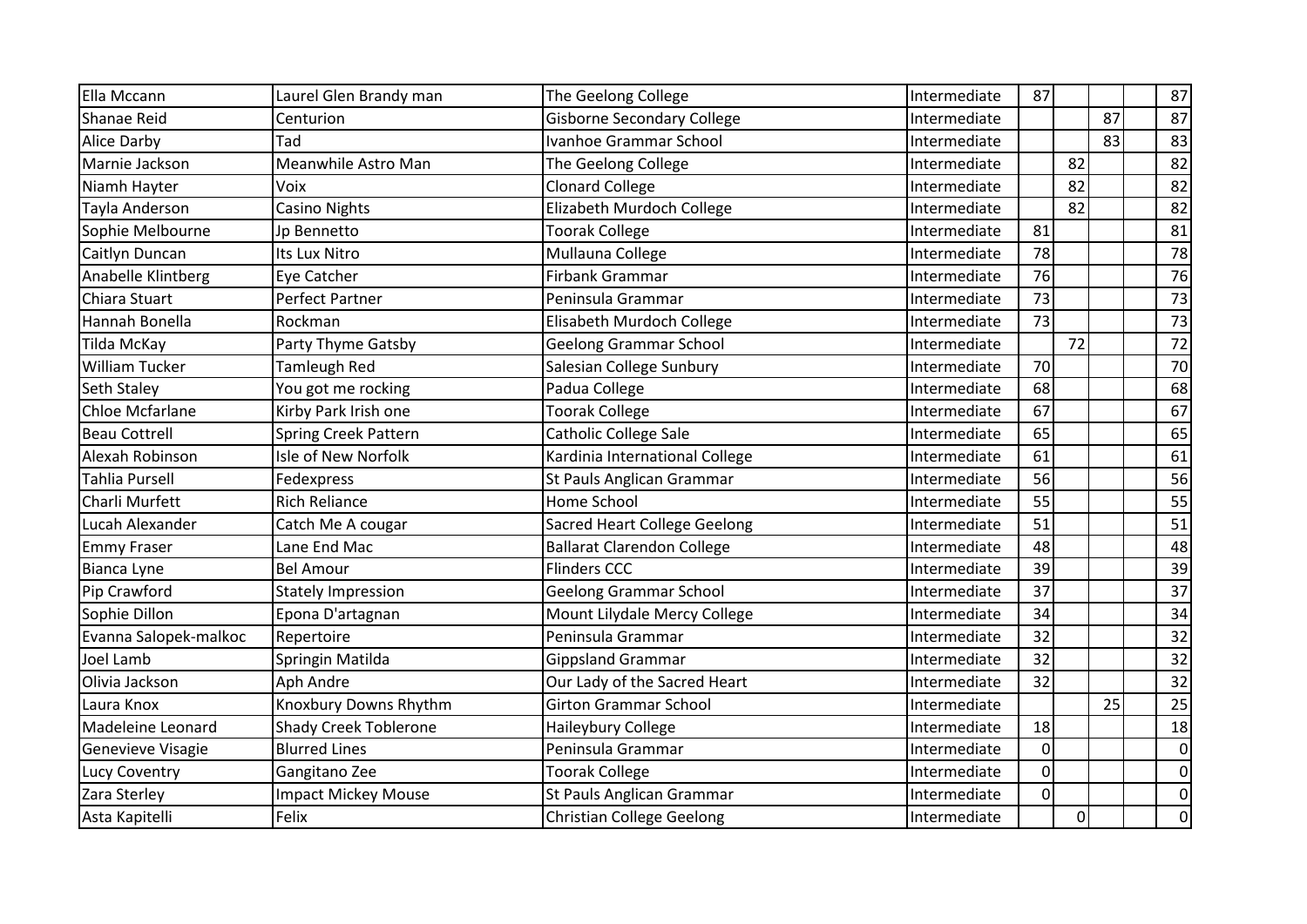| Zara Adnams              | <b>ELCARIUM STARLIGHT</b>    | <b>Toorak College</b>             | Progressive | 101 |        | $102$ 100 | 303             |
|--------------------------|------------------------------|-----------------------------------|-------------|-----|--------|-----------|-----------------|
| Xanthe Wade              | Lakevale Tarwyn              | <b>Gippsland Grammar</b>          | Progressive | 70  | 87     | 98        | 255             |
| <b>Sunday Borrack</b>    | <b>Windward Kiri</b>         | The Geelong College               | Progressive | 63  | 77     | 69        | 209             |
| Gabe Smith               | Sweetwood Valley Firefly     | Newhaven College                  | Progressive | 94  |        | 99        | 193             |
| Zara Adnams              | Tallyho Primrose             | <b>Toorak College</b>             | Progressive |     | 79 100 |           | 179             |
| <b>Bliss Vandenberg</b>  | Equineaffair Harlequin       | Caulfield Grammar School          | Progressive | 69  |        | 91        | 160             |
| Sophie Dillon            | Epona D'artagnan             | Mount Lilydale Mercy College      | Progressive |     | 77     | 76        | 153             |
| Hannah Gajic             | Banjo                        | Kyneton High School               | Progressive |     | 69     | 83        | 152             |
| Xanthe Wade              | <b>Heart Park Dora</b>       | <b>Gippsland Grammar</b>          | Progressive |     | 77     | 73        | 150             |
| <b>Emmy Fraser</b>       | No No Nellie                 | <b>Ballarat Clarendon College</b> | Progressive |     | 61     | 81        | 142             |
| <b>Harley McNaughton</b> | Mobile app                   | <b>Chairo Christian School</b>    | Progressive |     | 73     | 62        | 135             |
| Skye Orchard             | Logical lad                  | Nambrok/Dennison Primary School   | Progressive |     | 60     | 67        | 127             |
| <b>Harley McNaughton</b> | LV Jimmy Choo                | Chairo Christian School           | Progressive | 55  | 31     | 26        | 112             |
| Chelsea Maher            | Sparkling Midnight           | No School                         | Progressive |     |        | 96        | 96              |
| Phoebe Rathjen           | <b>King Jester</b>           | <b>Girton Grammar School</b>      | Progressive |     |        | 96        | 96              |
| Sophie Paton             | <b>Cormel Dunkirk Sally</b>  | <b>Geelong Grammar School</b>     | Progressive |     | 90     |           | 90              |
| Kate Joyce               | <b>Blackall Park Charity</b> | St Paul's Anglican Grammar        | Progressive |     | 88     |           | 88              |
| Pearl Hodson             | Charlton Veeza               | Haileybury College                | Progressive | 87  |        |           | 87              |
| Georgina Pascoe          | <b>Bradley</b>               | <b>Christian College Geelong</b>  | Progressive |     |        | 84        | 84              |
| Tayla Anderson           | Rimondi D                    | Elizabeth Murdoch College         | Progressive | 82  |        |           | 82              |
| Chloe A'herne            | Jardine Countdown            | Marist sion college               | Progressive | 80  |        |           | 80              |
| Kristin Mackellar        | Monsoon                      | Home School                       | Progressive |     |        | 79        | 79              |
| Mitchell Johnston        | Rodd & Gunn                  | St Pauls Anglican Grammar         | Progressive | 78  |        |           | 78              |
| Sienna Edwards           | Nandita Dream Catcher        | <b>Christian College Geelong</b>  | Progressive |     | 76     |           | 76              |
| Ashleigh Rodgers         | <b>Bellaroo Cisco</b>        | The Geelong College               | Progressive |     | 75     |           | 75              |
| Tayla Anderson           | <b>Casino Nights</b>         | Elizabeth Murdoch College         | Progressive | 73  |        |           | 73              |
| Lily Chadd               | Dark Edge                    | <b>Balcombe Grammar</b>           | Progressive | 72  |        |           | $\overline{72}$ |
| <b>Ebony Beecroft</b>    | <b>Finch Farm Tarantino</b>  | korumburra secondary              | Progressive | 70  |        |           | 70              |
| Jaelina Kiley            | Watch My Style               | Home School                       | Progressive | 70  |        |           | 70              |
| Mimi McGregor            | Sparrow                      | <b>Geelong Grammar School</b>     | Progressive |     | 70     |           | 70              |
| <b>Sunday Borrack</b>    | Marmalade                    | The Geelong College               | Progressive |     | 28     | 40        | 68              |
| Amy Bennett              | <b>River Song</b>            | Padua College                     | Progressive | 67  |        |           | 67              |
| Miranda Darby            | <b>Arcadian Arthur</b>       | Ivanhoe Grammar School            | Progressive |     | 67     |           | 67              |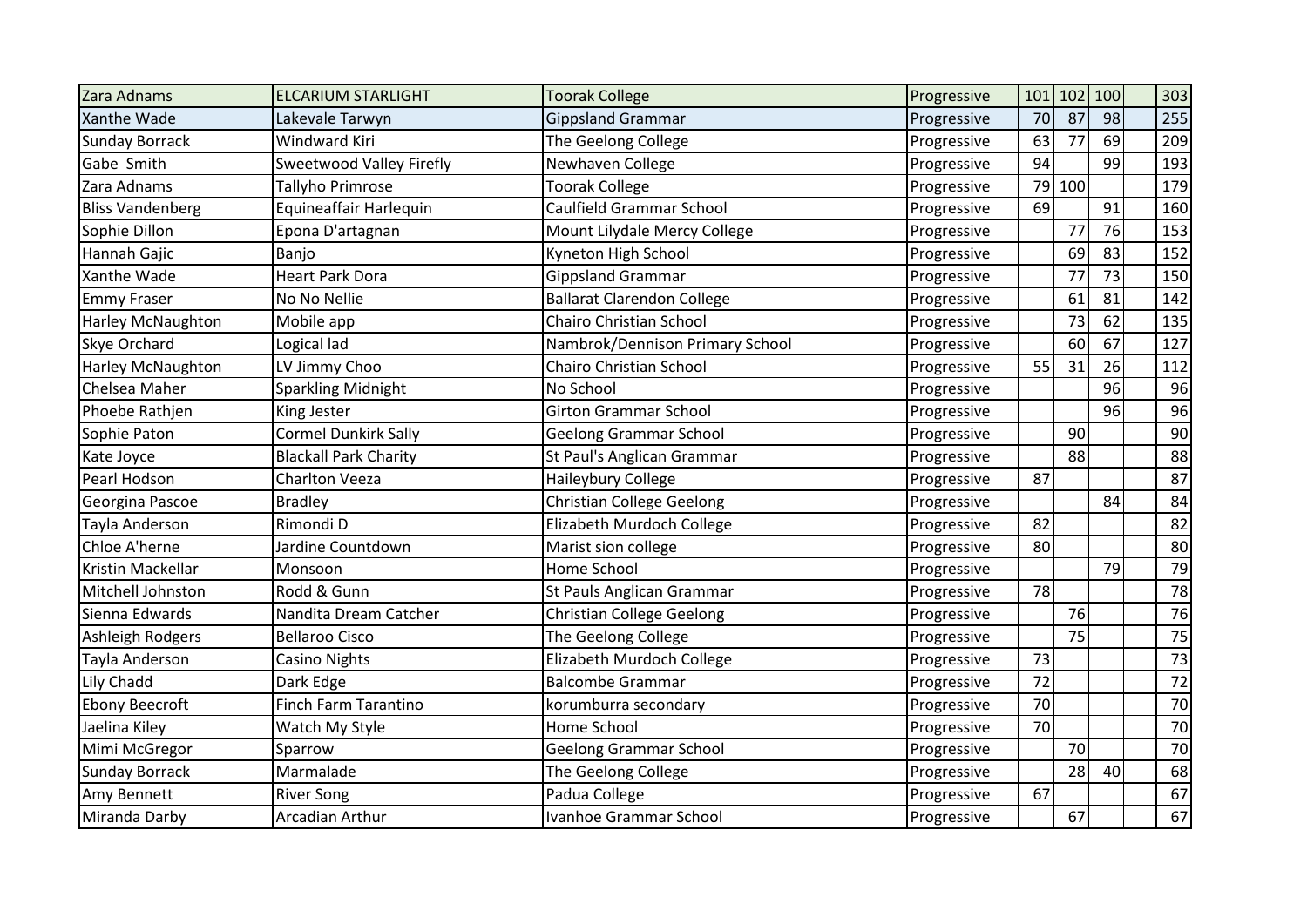| Anastazia Drake           | <b>Grand Ridge Murray</b>        | Genazzano FCJ College               | Progressive | 64             |                |    | 64          |
|---------------------------|----------------------------------|-------------------------------------|-------------|----------------|----------------|----|-------------|
| Tayla Anderson            | Levale east wind                 | Elizabeth Murdoch College           | Progressive |                | 64             |    | 64          |
| <b>Harrison Wessel</b>    | <b>Keltern Flash</b>             | St Patrick's Primary School Kilmore | Progressive | 63             |                |    | 63          |
| Liliana Finn              | <b>RAPHAELLA</b>                 | The Geelong College                 | Progressive | 13             | 49             |    | 62          |
| Lucy Borrack              | Tane Mahuta                      | The Geelong College                 | Progressive | 54             |                |    | 54          |
| Ella Berry                | Harlequin                        | Newhaven College                    | Progressive | 53             |                |    | 53          |
| Alexah Robinson           | Isle of New Norfolk              | Kardinia International College      | Progressive |                | 53             |    | 53          |
| <b>Alice Davies</b>       | Alanavee Kesari                  | Ivanhoe Grammar                     | Progressive | 51             |                |    | 51          |
| Pearl Hodson              | <b>Red Rue</b>                   | Haileybury College                  | Progressive | 51             |                |    | 51          |
| <b>Clementine Harvey</b>  | Espresso Martini                 | <b>Flinders CCC</b>                 | Progressive | 43             |                |    | 43          |
| Amy Dickins               | Captainmacgaw                    | Mirboo north secondary college      | Progressive | 42             |                |    | 42          |
| <b>Cameron Dougall</b>    | <b>Bradgate Park Grafenhurst</b> | Peninsula Grammar                   | Progressive | 42             |                |    | 42          |
| Ava Harrington            | <b>Miss Demeanor</b>             | Nambrok/Dennison Primary School     | Progressive | 32             | $\overline{0}$ |    | 32          |
| Samantha Rewuk            | Cinda                            | <b>Balcombe Grammar</b>             | Progressive | 31             |                |    | 31          |
| <b>Clementine Thomson</b> | <b>Bingara Star Attraction</b>   | Kardinia International College      | Progressive | 27             |                |    | 27          |
| Laura Knox                | Knoxbury Downs Rhythm            | <b>Girton Grammar School</b>        | Progressive |                | 27             |    | 27          |
| Lily Hustwaite            | Lexi                             | <b>Toorak College</b>               | Progressive | 26             |                |    | 26          |
| <b>Gabriel Smith</b>      | Blu                              | Newhaven College                    | Progressive | 23             |                |    | 23          |
| <b>Charlotte Baker</b>    | <b>Snickers Satisfies</b>        | Kardinia International College      | Progressive |                | 22             |    | 22          |
| <b>Emily David</b>        | The Ruckman                      | <b>Geelong Grammar School</b>       | Progressive |                | 21             |    | 21          |
| Lana Schulenburg          | Dusk Till Dawn                   | <b>Toorak College</b>               | Progressive | 17             |                |    | 17          |
| <b>Harrison Wessel</b>    | Garnet Vanquish                  | St Patrick's Primary School Kilmore | Progressive | 14             |                |    | 14          |
| Poppy Spencer-pitts       | Churtilla                        | <b>Flinders CCC</b>                 | Progressive | 14             |                |    | 14          |
| Alexah Robinson           | Harley's Blue Moonshine          | Kardinia International College      | Progressive | 12             |                |    | 12          |
| Grace Liepa               | <b>Castleburn The Merc</b>       | Catholic College Sale               | Progressive |                | 12             |    | 12          |
| <b>Alex Atkins</b>        | <b>Belatrix</b>                  | <b>Geelong Grammar School</b>       | Progressive |                | 10             |    | 10          |
| <b>Tansy Sagar</b>        | <b>Tulara Twilight</b>           | The Geelong College                 | Progressive | 6 <sup>1</sup> |                |    | 6           |
| <b>Ebony Campbell</b>     | <b>Cavallo Park Express</b>      | Peninsula Grammar                   | Progressive | $\Omega$       |                |    | $\mathbf 0$ |
| Sophie Dillon             | Arizona Prince                   | Mount Lilydale Mercy College        | Progressive |                | $\Omega$       |    | $\mathbf 0$ |
| <b>Skye Orchard</b>       | <b>Blackwood billabong bill</b>  | Nambrok/Dennison Primary School     | Improvers   | 81             | 103            | 79 | 263         |
| Ava Harrington            | Razzmatazz                       | Nambrok/Dennison Primary School     | Improvers   | 86             | 78             | 98 | 262         |
| Olivia Curtain            | Indi's Mr Zorba Jones            | Newhaven College                    | Improvers   | 96             | 86             | 79 | 261         |
| Xanthe Wade               | <b>Snowy River Duchess</b>       | <b>Gippsland Grammar</b>            | Improvers   | 83             | 65             | 86 | 234         |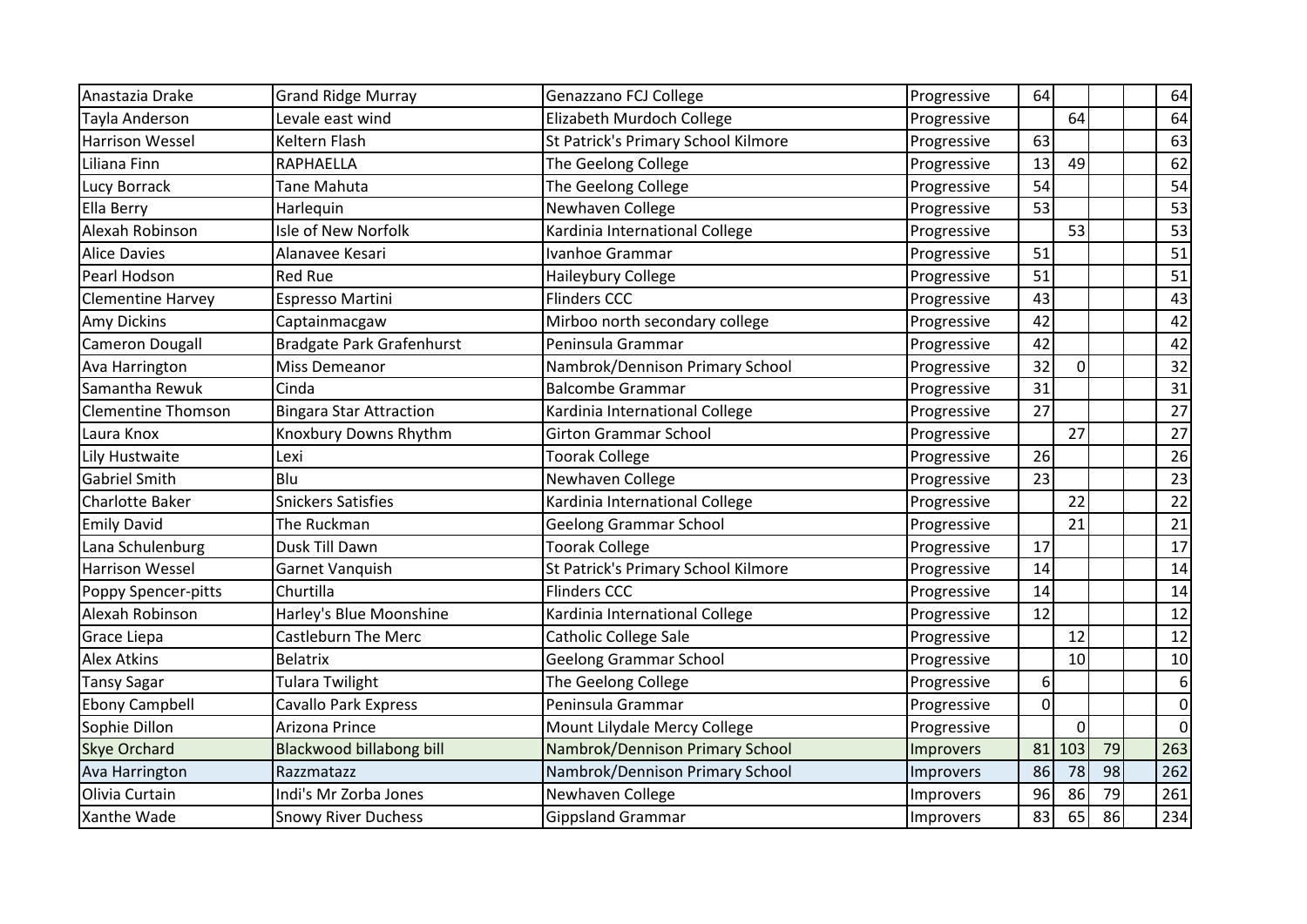| <b>Macey Rams</b>         | Chloe                            | Chairo Christian School                        | Improvers |     | 103 | 76 | 179 |
|---------------------------|----------------------------------|------------------------------------------------|-----------|-----|-----|----|-----|
| <b>Gracie Gartung</b>     | <b>Blackwood Bo Peep</b>         | <b>St Patrick's School Stratford</b>           | Improvers |     | 92  | 84 | 176 |
| Kate Joyce                | <b>Gresam Lodge Maximus</b>      | St Paul's Anglican Grammar                     | Improvers | 81  | 92  |    | 173 |
| Sarah Robins              | Banjo                            | <b>Bacchus Marsh Grammar</b>                   | Improvers |     | 82  | 87 | 169 |
| <b>Harley McNaughton</b>  | Viewmont apricot                 | Chairo Christian School                        | Improvers |     | 63  | 90 | 153 |
| Amelia McDougall          | King's Style                     | St Brigid's Primary School Gisborne            | Improvers | 54  |     | 81 | 135 |
| <b>Skye Orchard</b>       | Benny                            | Nambrok/Dennison Primary School                | Improvers |     | 68  | 66 | 134 |
| Aimelie Jacoby            | J B Baby                         | Peninsula Grammar                              | Improvers | 44  | 63  |    | 107 |
| Hannah Lionnet            | Maple                            | Padua College                                  | Improvers | 103 |     |    | 103 |
| Hannah Bonella            | Mickey                           | Elisabeth Murdoch College                      | Improvers | 102 |     |    | 102 |
| Ingrid Mcelvaney          | Everybody Tango                  | <b>Geelong Grammar School</b>                  | Improvers | 91  |     |    | 91  |
| clara Greenwood           | Tapu Heir Apparent               | New Gisborne Primary School                    | Improvers |     |     | 90 | 90  |
| Ava Harrington            | Ricky                            | Nambrok/Dennison Primary School                | Improvers |     |     | 89 | 89  |
| Mietta Heagney            | Viewmont Oscar                   | Kardinia International College                 | Improvers | 88  |     |    | 88  |
| Tex Lang                  | Victory                          | St Brigid's Primary School Gisborne            | Improvers |     |     | 88 | 88  |
| Zara Yunghanns            | <b>Ellira</b>                    | <b>Assumption College</b>                      | Improvers |     | 87  |    | 87  |
| Kristin Mackellar         | Choises                          | <b>Assumption College</b>                      | Improvers |     | 12  | 73 | 85  |
| Abigail Zammit            | Hunting Shire Whist              | <b>Eltham College</b>                          | Improvers |     |     | 80 | 80  |
| La'moza Velisha           | Masculino                        | Kardinia International College                 | Improvers | 78  |     |    | 78  |
| Chelsea Maher             | <b>Sparkling Midnight</b>        | <b>Assumption College</b>                      | Improvers |     | 77  |    | 77  |
| Leyla Crowhurst           | Ollie                            | <b>Mentone Girls Grammar</b>                   | Improvers | 75  |     |    | 75  |
| Kristin Mackellar         | Monsoon                          | <b>Assumption College</b>                      | Improvers | 16  | 58  |    | 74  |
| Chloe Bell                | Sunshine, lollipops and rainbows | St Brigids Catholic Primary School Healesville | Improvers |     | 71  |    | 71  |
| Ingrid McElvaney          | <b>Hebrides</b>                  | <b>Geelong Grammar School</b>                  | Improvers |     | 71  |    | 71  |
| Grace Liepa               | <b>Castleburn The Merc</b>       | Cathlic College Sale                           | Improvers | 70  |     |    | 70  |
| <b>Pyper Tucker</b>       | <b>Burghoff</b>                  | The Geelong College                            | Improvers |     | 70  |    | 70  |
| Claudia Grant             | Viewmont Arni                    | <b>Toorak College</b>                          | Improvers | 38  | 29  |    | 67  |
| Nellie Tuddenham          | Rivington Little Bird            | <b>Ballarat Grammar</b>                        | Improvers |     |     | 65 | 65  |
| Kane Radburn              | Bella                            | <b>Bacchus Marsh Grammar</b>                   | Improvers | 63  |     |    | 63  |
| <b>Clementine Thomson</b> | <b>Wicklow Annabelle</b>         | Kardinia International College                 | Improvers | 62  |     |    | 62  |
| Tamsyn Harvey             | <b>Misty Night</b>               | <b>Assumption College</b>                      | Improvers |     | 60  |    | 60  |
| Miranda Darby             | Persian Holiday                  | Ivanhoe Grammar School                         | Improvers |     |     | 57 | 57  |
| <b>Eleanor Shephard</b>   | Mystique                         | Ivanhoe Grammar                                | Improvers | 56  |     |    | 56  |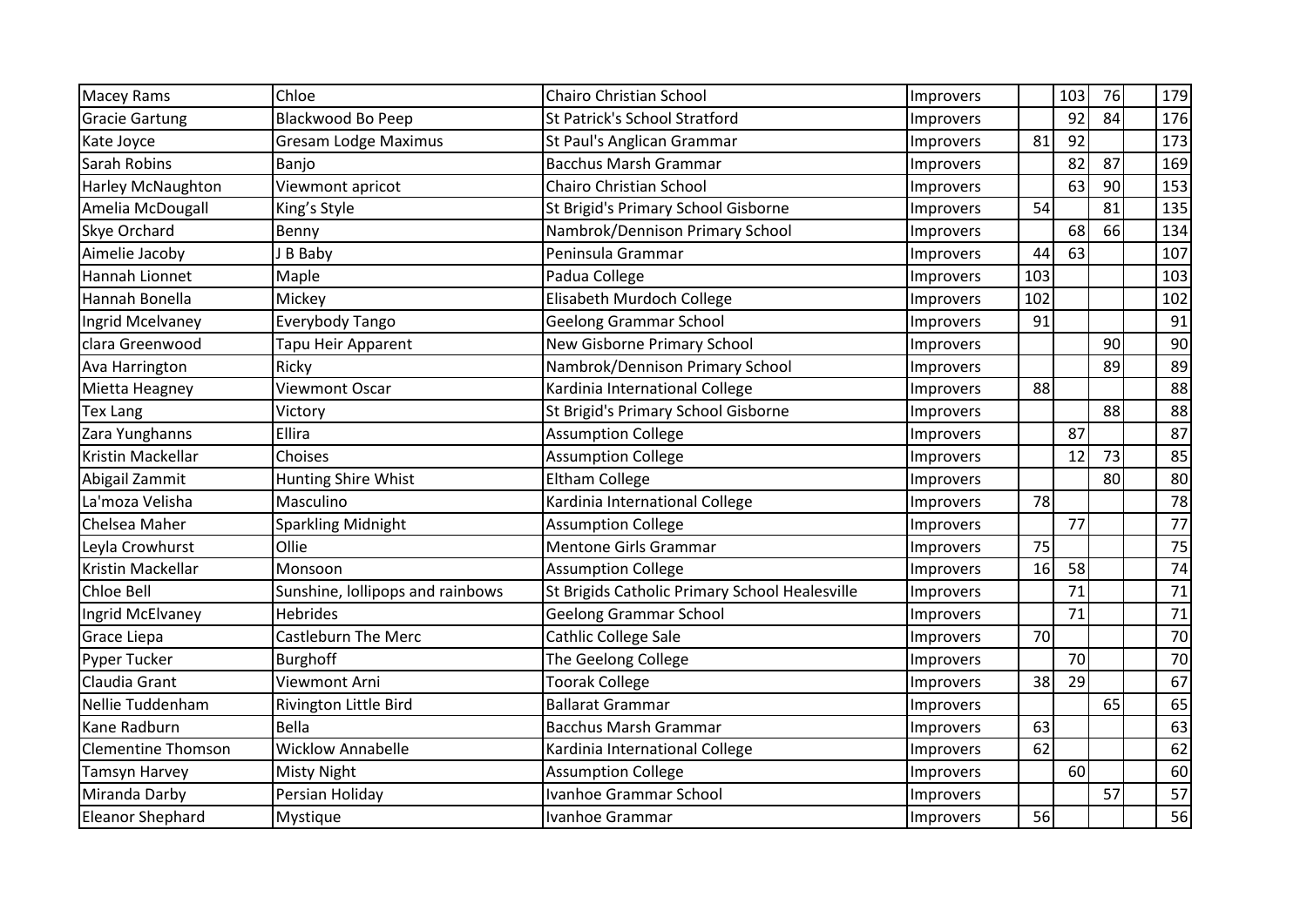| <b>Emily Wagstaff</b>  | <b>AP Akka</b>                    | <b>Briagolong Primary School</b>        | Improvers |          | 56             |     | 56             |
|------------------------|-----------------------------------|-----------------------------------------|-----------|----------|----------------|-----|----------------|
| <b>Emily Vucic</b>     | Chalani Suede                     | <b>Mentone Girls Grammar</b>            | Improvers | 54       |                |     | 54             |
| Ella Willcocks         | Darwin Park Gizmo                 | Star of the Sea Brighton                | Improvers |          | 52             |     | 52             |
| Vivien Robinson        | <b>Regents Point</b>              | Haileybury College                      | Improvers | 51       |                |     | 51             |
| <b>William Tucker</b>  | <b>Ballahowe Celtic Invader</b>   | Salesian College Sunbury                | Improvers | 50       |                |     | 50             |
| <b>Alice Darby</b>     | <b>Hermione Day</b>               | Ivanhoe Grammar                         | Improvers | 45       |                |     | 45             |
| <b>Sunday Borrack</b>  | <b>Benmore Pizazz</b>             | The Geelong College                     | Improvers | 41       |                |     | 41             |
| <b>Emily Wagstaff</b>  | Cam                               | <b>Briagolong Primary School</b>        | Improvers |          | 41             |     | 41             |
| Eva Erasmus            | George                            | Frankston high school                   | Improvers | 39       |                |     | 39             |
| Olivia Sleep           | <b>Dixies Miss Holly</b>          | Padua College                           | Improvers | 39       |                |     | 39             |
| Gracie Stockdale       | Reassert                          | Peninsula Grammar                       | Improvers | 37       |                |     | 37             |
| Charlotte Baker        | <b>Snickers Satisfies</b>         | Kardinia International College          | Improvers | 35       |                |     | 35             |
| Eva Robinson           | <b>Coldstream Summer</b>          | Haileybury College                      | Improvers | 35       |                |     | 35             |
| Amelia Tsilfidis       | <b>Time To Shine</b>              | Melbourne Girls Grammar                 | Improvers | 32       |                |     | 32             |
| Emma Rollinson         | Our Craftsman                     | <b>Geelong Grammar School</b>           | Improvers |          | 32             |     | 32             |
| Olivia Curtain         | <b>Xcella</b>                     | Newhaven College                        | Improvers |          |                | 25  | 25             |
| Freya Berry            | <b>Ringmaster Hilton</b>          | Newhaven College                        | Improvers | 21       |                |     | 21             |
| Alliana Nicholson      | Spernovaromeo                     | Padua College                           | Improvers | 20       |                |     | 20             |
| <b>Elise Young</b>     | <b>Moonlight Dreaming</b>         | <b>Belmont High School</b>              | Improvers |          | 20             |     | 20             |
| Georgia Matthews       | <b>Falling And Flying</b>         | Virtual School Victoria                 | Improvers |          | 19             |     | 19             |
| Chelsea Maher          | Maple (Yankee Sang)               | No School                               | Improvers |          |                | 19  | 19             |
| <b>Scarlett Ramsay</b> | Jurassic Park                     | <b>Beaconhills College</b>              | Improvers | 10       |                |     | 10             |
| <b>Holly Grant</b>     | <b>Glenormiston Balley Hooley</b> | Ivanhoe Grammar                         | Improvers |          |                |     | 3              |
| Christian Van Den Burg | Johnny                            | Mary MacKillop Regional Catholic School | Improvers | $\Omega$ |                |     | $\overline{0}$ |
| Millie Kaufman         | Pegasaus                          | Carey Baptist Grammar School            | Improvers | $\Omega$ |                |     | 0              |
| Lara Rose Fairchild    | <b>Future Dream Doreen</b>        | Damascus College                        | Improvers |          | $\overline{0}$ |     | $\overline{0}$ |
| Isabel Dijkstra        | Calveston gossip girl             | <b>Toorak College</b>                   | Encourage |          | $97$ 105       |     | 202            |
| Lily Clear-Graham      | Patchwork Prince                  | <b>Braemar College</b>                  | Encourage |          | 101            | 93  | 194            |
| Ava Harrington         | <b>Brian</b>                      | Nambrok/Dennison Primary School         | Encourage |          |                | 104 | 104            |
| <b>Ellie Constable</b> | <b>Highland Calypso</b>           | <b>Braemar College</b>                  | Encourage |          |                | 100 | 100            |
| Nevaeh Waetford        | <b>Snowy River</b>                | <b>Mcclelland College</b>               | Encourage | 98       |                |     | 98             |
| Camille Mason          | Rahane Chloe                      | Salesian College Rupertswood            | Encourage |          |                | 97  | 97             |
| <b>Molly Spry</b>      | Thursday's child                  | Christian College Geelong               | Encourage |          | 96             |     | 96             |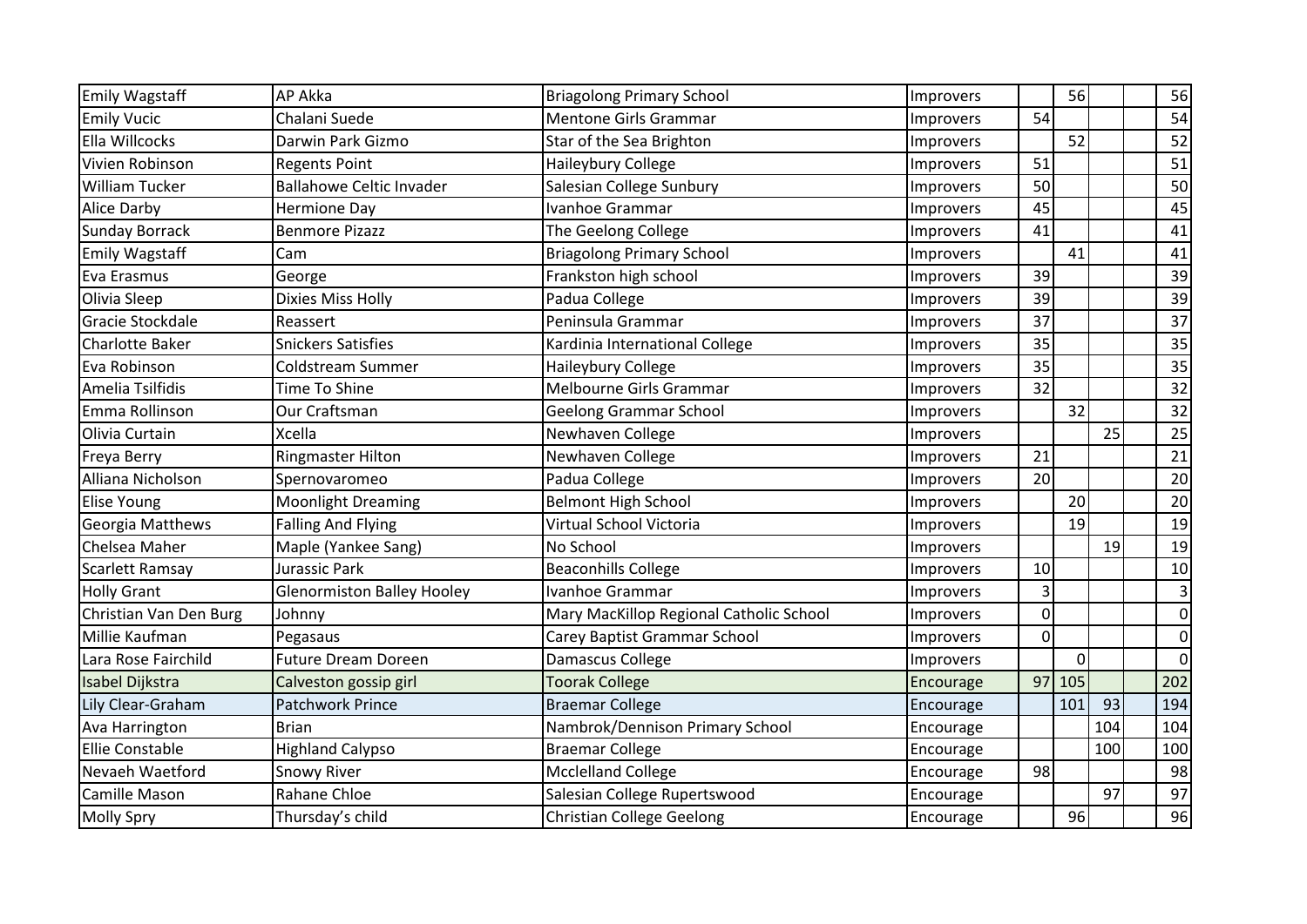| Chelsea Maher          | Maple (Yankee Sang)              | <b>Assumption College</b>          | Encourage |    | 95              |    | 95 |
|------------------------|----------------------------------|------------------------------------|-----------|----|-----------------|----|----|
| <b>Kate Garner</b>     | Tarragon Park Robert Mercury     | No School                          | Encourage |    |                 | 95 | 95 |
| May Edwards-Perry      | Kolbeach Explorer                | Castlemaine North Primary School   | Encourage |    |                 | 95 | 95 |
| <b>Ella Santry</b>     | Lakevale Stylish Century         | <b>Toorak College</b>              | Encourage | 92 |                 |    | 92 |
| Marly Wright           | Dream Time Soda Pop              | Maribyrnong Sports Academy         | Encourage | 57 | 34              |    | 91 |
| Nina Ryssenbeek        | Lord Frodo                       | <b>Braemar College</b>             | Encourage |    |                 | 88 | 88 |
| Sarah Young            | <b>DP Princess Zena</b>          | <b>Gisborne Secondary College</b>  | Encourage |    |                 | 84 | 84 |
| Caitlyn Duncan         | Soap Opera                       | Mullauna College                   | Encourage | 81 |                 |    | 81 |
| <b>Emily Watkins</b>   | Alpha Maroccan Gold              | Haileybury College                 | Encourage | 77 |                 |    | 77 |
| Hannah Gajic           | Banjo                            | <b>Kyneton Secondary College</b>   | Encourage | 75 |                 |    | 75 |
| Macey Ramsbotham       | Chloe                            | Chairo Christian College           | Encourage | 75 |                 |    | 75 |
| Hannah Lionnet         | <b>Elephant Rock</b>             | Padua College                      | Encourage | 74 |                 |    | 74 |
| Safari Murphy          | Freckles                         | Woodleigh                          | Encourage | 73 |                 |    | 73 |
| Sharn Mackenzie        | Charlie Brown                    | Lysterfield Primary School         | Encourage | 71 |                 |    | 71 |
| Sebastian Fong         | Wehalla Park Destiny's Delight   | De La Salle                        | Encourage | 65 |                 |    | 65 |
| Miranda Darby          | Persian Holiday                  | Ivanhoe Grammar                    | Encourage | 64 |                 |    | 64 |
| <b>Thomas Harrison</b> | Zp Homeless Henry                | <b>Flinders CCC</b>                | Encourage | 64 |                 |    | 64 |
| Jiana Patheyar         | Kristabella Park Victoria secret | Caulfield Grammar School           | Encourage | 62 |                 |    | 62 |
| Eva Erasmus            | <b>Duke</b>                      | Frankston high school              | Encourage | 58 |                 |    | 58 |
| Sebastian Fong         | Freemans Lodge Nevada            | De La Salle                        | Encourage | 58 |                 |    | 58 |
| Phaestian Velisha      | Farleigh Tobermory               | Kardinia International College     | Encourage | 55 |                 |    | 55 |
| <b>Ruby Oliver</b>     | Avaley                           | Elisabeth Murdoch College          | Encourage | 55 |                 |    | 55 |
| Ingrid Mcelvaney       | <b>Hebrides</b>                  | <b>Geelong Grammar School</b>      | Encourage | 50 |                 |    | 50 |
| Layla Berry            | Sultan                           | Peninsula Grammar                  | Encourage | 48 |                 |    | 48 |
| <b>Piper Peers</b>     | Indi                             | Padua College                      | Encourage | 44 |                 |    | 44 |
| <b>Claire Comer</b>    | <b>Rising Son</b>                | Dromana College                    | Encourage | 43 |                 |    | 43 |
| Matilda March          | Naaman Valentina                 | Catholic College Sale              | Encourage | 42 |                 |    | 42 |
| <b>Esther Foley</b>    | Sondica                          | Woodleigh                          | Encourage | 39 |                 |    | 39 |
| <b>Finlay Bowen</b>    | Missy                            | <b>Doncaster Secondary College</b> | Encourage | 38 |                 |    | 38 |
| Meyanna Christensen    | Roxy                             | Newhaven College                   | Encourage | 38 |                 |    | 38 |
| <b>Emily Pincott</b>   | <b>Strathford Denver</b>         | <b>Geelong Grammar School</b>      | Encourage |    | 31              |    | 31 |
| Ingrid Jackson         | Karlana Applause                 | The Geelong College                | Encourage |    | 30 <sup>1</sup> |    | 30 |
| Nadia Serato           | Highfield Summer Willow          | Haileybury College                 | Encourage | 26 |                 |    | 26 |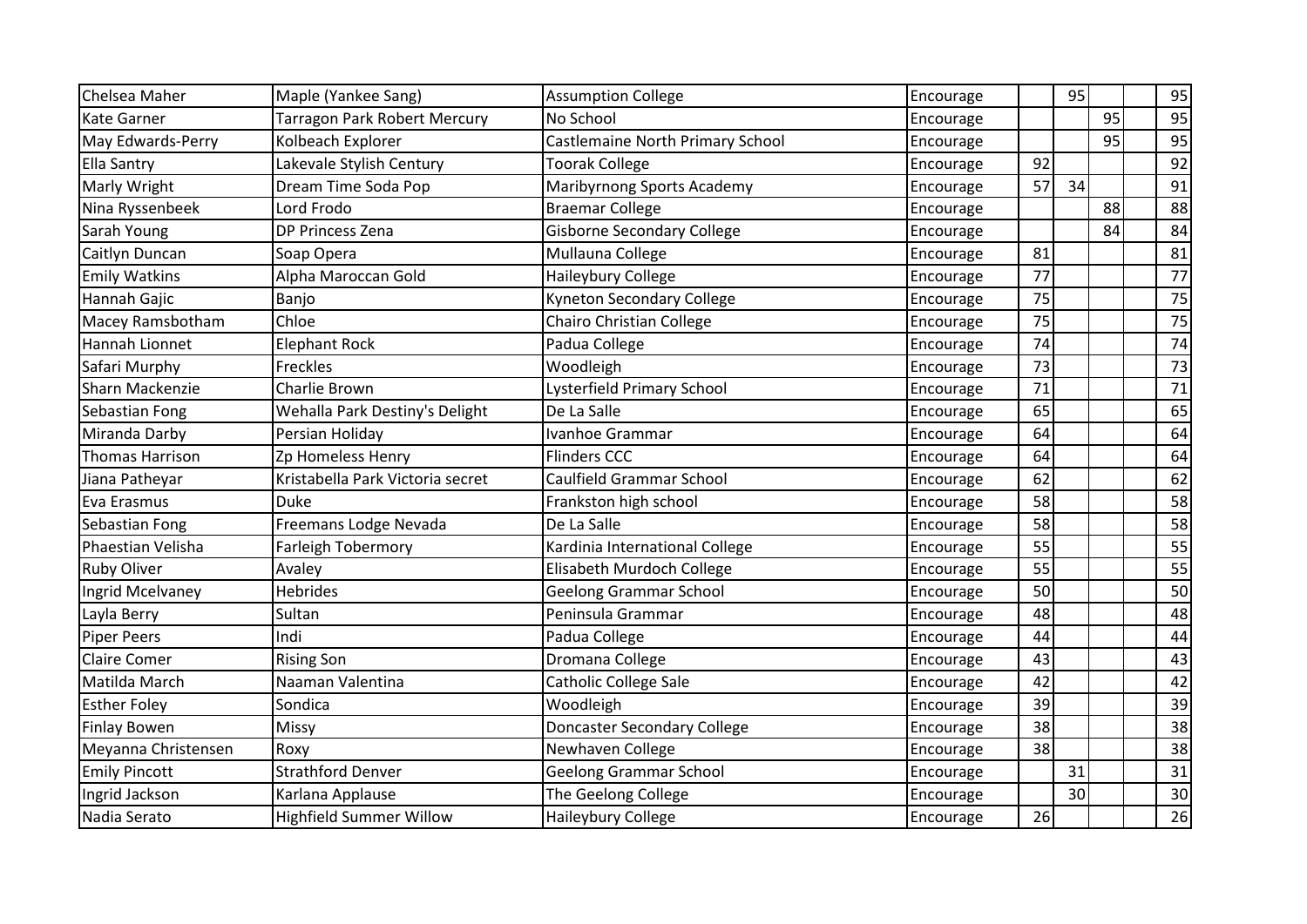| Mia Harrington          | <b>Miss Roxstar</b>        | Chairo Christian College             | Encourage | 25             |                |     | 25              |
|-------------------------|----------------------------|--------------------------------------|-----------|----------------|----------------|-----|-----------------|
| <b>Bonnie Kearney</b>   | Slim Shaydee               | <b>Edinburgh College</b>             | Encourage | 24             |                |     | 24              |
| Paige Rewuk             | <b>Dixie</b>               | <b>Balcombe Grammar</b>              | Encourage | 20             |                |     | 20              |
| <b>Katie Alford</b>     | Navajo Jake                | Sacred heart college Kyneton         | Encourage | 19             |                |     | 19              |
| Nellie Tuddenham        | Summer                     | Ballarat grammar                     | Encourage | 19             |                |     | 19              |
| Angela Couper           | <b>Bh Sunkissed</b>        | Mirboo north secondary college       | Encourage | 13             |                |     | 13              |
| <b>Maddison Shippen</b> | Devlin Park Time will tell | <b>Toorak College</b>                | Encourage | 11             |                |     | 11              |
| Zoe Reiter              | Ransom Ridge Festival      | Newhaven College                     | Encourage | 10             |                |     | 10              |
| <b>Karis Hawkins</b>    | Dazz                       | Padua College                        | Encourage | $\overline{3}$ |                |     | $\vert 3 \vert$ |
| <b>Ella Santry</b>      | Kohdale Tinker             | <b>Toorak College</b>                | Encourage | $\Omega$       |                |     | $\overline{0}$  |
| Jessica Gregory         | Penmain Parlay             | <b>Flinders CCC</b>                  | Encourage | $\Omega$       |                |     | 0               |
| <b>Harry Borrack</b>    | <b>Holden Cruze</b>        | The Geelong College                  | Encourage |                | $\overline{0}$ |     | $\overline{0}$  |
| Matilda Hall            | Son of Chairman            | Sacre Cœur                           | Encourage |                | $\Omega$       |     | $\overline{0}$  |
| Georgia Joyce           | Carisma Park Rose          | <b>St Paul's Anglican Grammar</b>    | Freshman  | 97             | $\vert$ 105    |     | 202             |
| <b>River Rothery</b>    | Moondale Abbott            | <b>Sacred Heart Primary School</b>   | Freshman  |                | 98             | 97  | 195             |
| Amelia Mcdougall        | Chesapeake Park Paparazzi  | St Brigid's Primary School Gisborne  | Freshman  | 84             |                | 100 | 184             |
| Zoe Sambucco            | Wilga Park Tornado         | <b>Christian College Geelong</b>     | Freshman  |                | 87             | 96  | 183             |
| Lotus Rothery           | <b>Bellaview Roland</b>    | <b>Sacred Heart Primary School</b>   | Freshman  |                | 79             | 91  | 170             |
| Nellie Tuddenham        | <b>Argyl Summer</b>        | <b>Ballarat Grammar</b>              | Freshman  |                |                | 105 | 105             |
| Alannah Heagney         | <b>Bobble Gum</b>          | Kardinia International College       | Freshman  | 103            |                |     | 103             |
| Anna Eastley            | Creedy                     | <b>Nungurner Primary School</b>      | Freshman  |                | 98             |     | 98              |
| Macey Ramsbotham        | Rachem Legacy              | Chairo Christian College             | Freshman  | 97             |                |     | 97              |
| <b>Tyler Gamble</b>     | Wattles Sylvan             | <b>Braemar College</b>               | Freshman  |                |                | 96  | 96              |
| <b>Harriet Thomson</b>  | <b>Holiday Fling</b>       | Kardinia International College       | Freshman  | 95             |                |     | 95              |
| <b>Macey Briggs</b>     | Jeremiah Park Zorro        | <b>Red Hill Consolidated School</b>  | Freshman  | 92             |                |     | 92              |
| Sophie Pincott          | Lanfairbryn Gandalf        | St Joseph's Catholic School Lockhart | Freshman  |                | 88             |     | 88              |
| Saffron Allday          | lan                        | Beaconsfield Upper primary school    | Freshman  | 87             |                |     | 87              |
| Heidi Jackson           | Karlana King of Swing      | Fyans Park Primary School            | Freshman  |                | 86             |     | 86              |
| <b>Alexis Ryrie</b>     | Future Star                | <b>Rye Primary</b>                   | Freshman  | 82             |                |     | 82              |
| <b>Tyler Gamble</b>     | Laceys Coorumbena Callum   | <b>Braemar College</b>               | Freshman  | 82             |                |     | 82              |
| Scarlett Bawden         | Bonnie                     | <b>Willow Grove Primary School</b>   | Freshman  | 79             |                |     | 79              |
| Summer Camilleri        | Casuarina Ridge Vanity     | St Ita's Primary School Drouin       | Freshman  |                | 79             |     | 79              |
| Georgia Naughton        | <b>Tamanick Daisy</b>      | Moorooduc Primary                    | Freshman  | 75             |                |     | 75              |